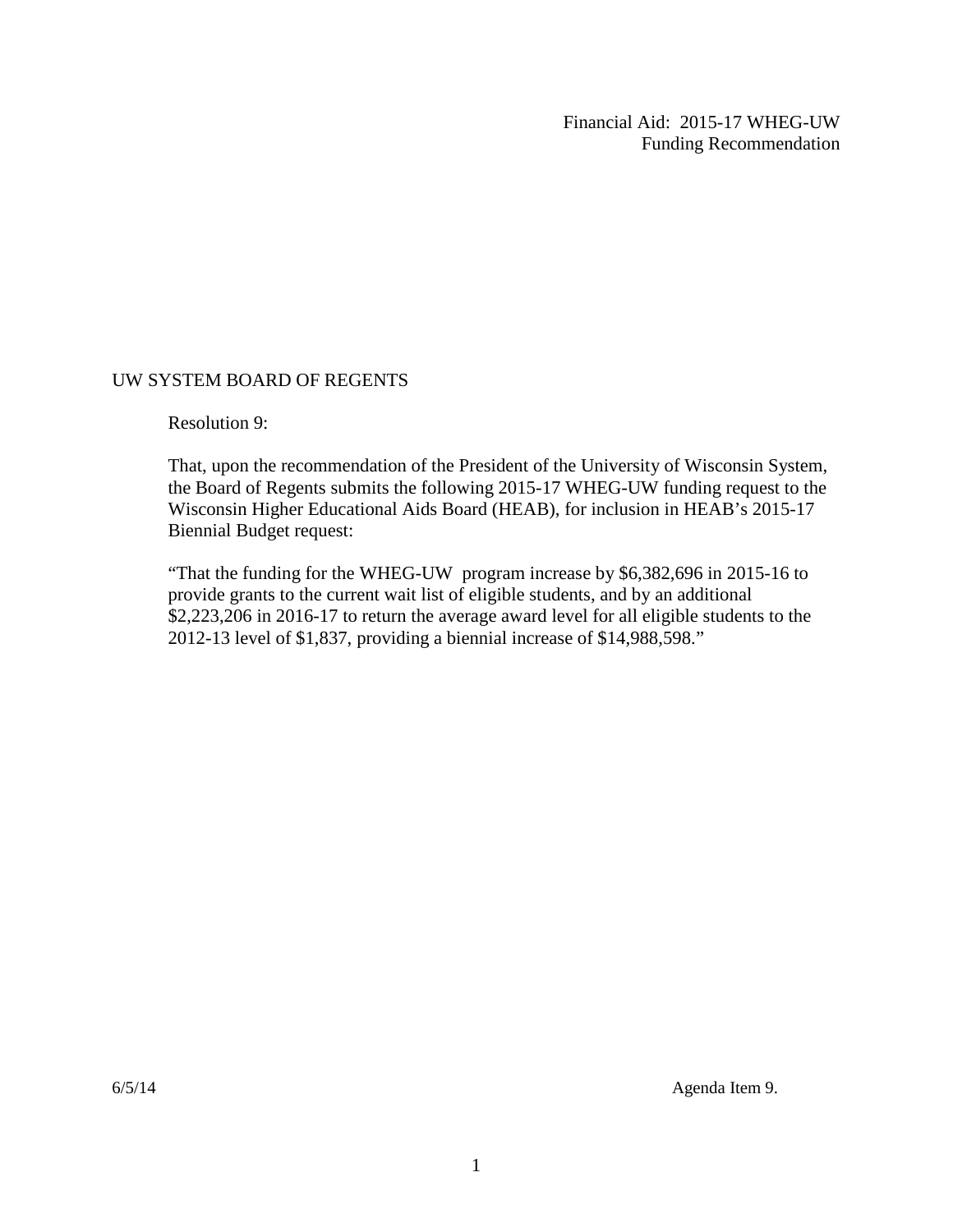### **RECOMMENDATION ON FINANCIAL AID FOR THE 2015-17 BIENNIUM**

#### **BACKGROUND**

The Wisconsin Higher Education Grant Program for students attending University of Wisconsin institutions (WHEG-UW), Wisconsin's largest financial aid program, has been flat funded in recent budgets. WHEG-UW provides state-funded grants to undergraduate resident students who demonstrate financial need and are enrolled at least half-time. Award amounts are determined by a formula, which is revised annually with input from UW financial aid directors.

The budget request for WHEG-UW is approved in even-numbered years by the Board of Regents and then forwarded to the Higher Educational Aids Board (HEAB) for inclusion in that agency's biennial budget submission to the Department of Administration.

A resolution has been developed for submission to the Higher Educational Aids Board, supporting a request to increase the Wisconsin Higher Education Grant for UW Students (WHEG-UW) program to support the current number of students plus an additional 3,581 students who were on a wait list for the 2013-14 year. A resolution needs to be acted upon to meet the budget development timeline of the Higher Educational Aids Board. It has normally asked that the Board of Regents submit its WHEG-UW recommendations by the end of June.

#### **REQUESTED ACTION**

Approval of Resolution 9. That, upon the recommendation of the President of the University of Wisconsin System, the Board of Regents submits the following 2015-17 WHEG-UW funding request to the Wisconsin Higher Educational Aids Board (HEAB), for inclusion in HEAB's 2015-17 Biennial Budget request:

"That the funding for the WHEG-UW program increase by \$6,382,696 in 2015-16 to provide grants to the current wait list of eligible students, and by an additional \$2,223,206 in 2016-17 to return the average award level for all eligible students to the 2012-13 level of \$1,837."

#### **RELATED REGENT POLICIES**

Not applicable.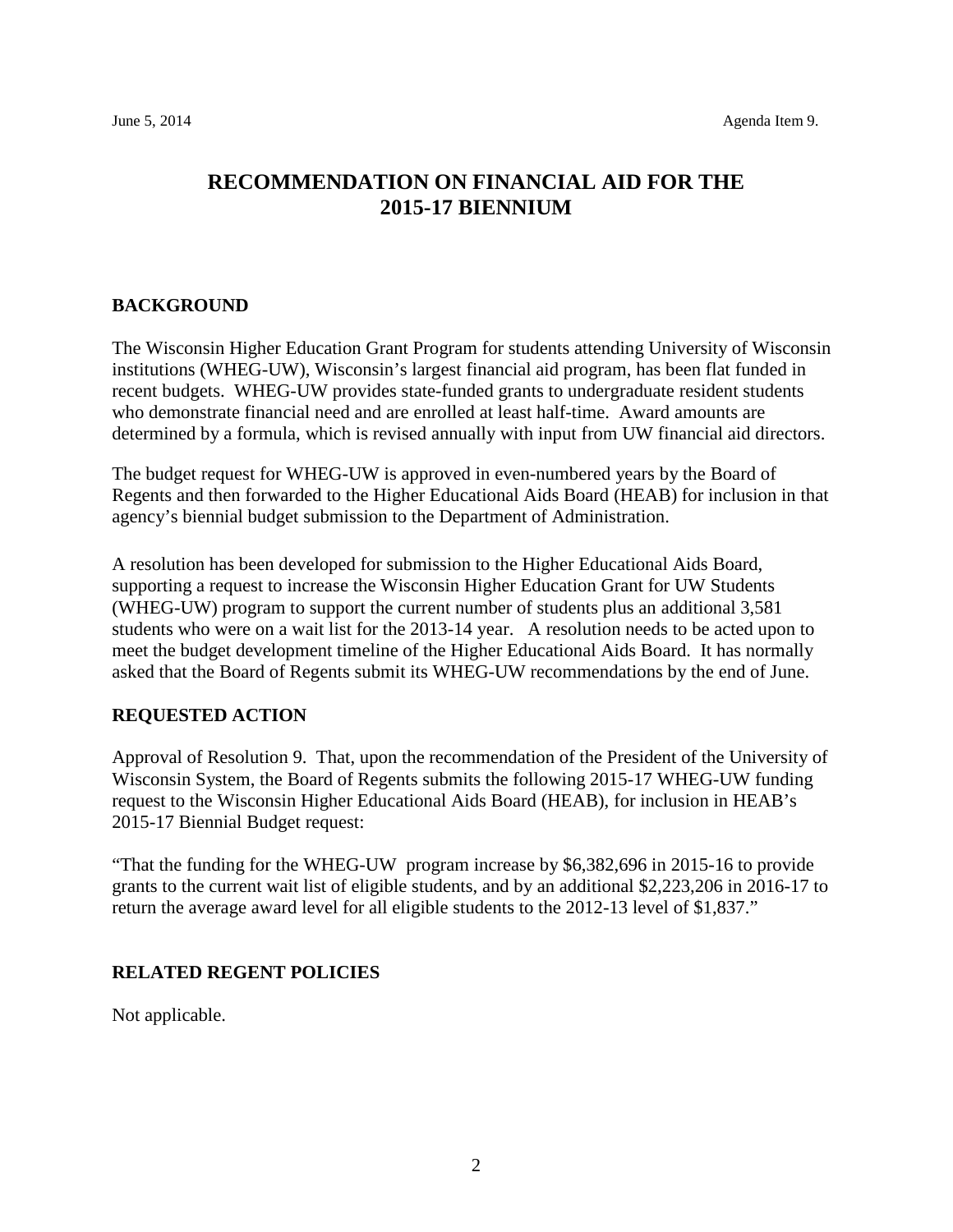# **2015-17 WHEG-UW Funding Request**

## **Impacts of Flat Funding**

WHEG-UW funding for the UW System has remained at \$58,345,400 since 2010-11. This has had significant impacts on grant sizes and the waiting list of eligible students who do not receive awards due to insufficient funding. Flat funding coupled with the economic recession resulted in a significant waiting list starting in 2009-10. Without additional funding, the UW System began making changes to the funding formula starting in 2010-11 to reduce the wait-list and make awards to a greater number of needy students.



The funding formula used to award grants to students has remained unchanged since 2012-13. Changes to the funding formula have reduced the waiting list; however, this has resulted in a gradual decrease in the size of WHEG-UW awards. The average WHEG-UW award decreased from approximately \$1,901 in 2011-12 to \$1,776 in 2013-14. While more students with financial need are receiving aid through this program, the size of these awards has not increased to help address rising costs. Even with the 2013-15 tuition freeze, the other costs associated with college attendance (housing, food, books, travel, etc.) have all increased.